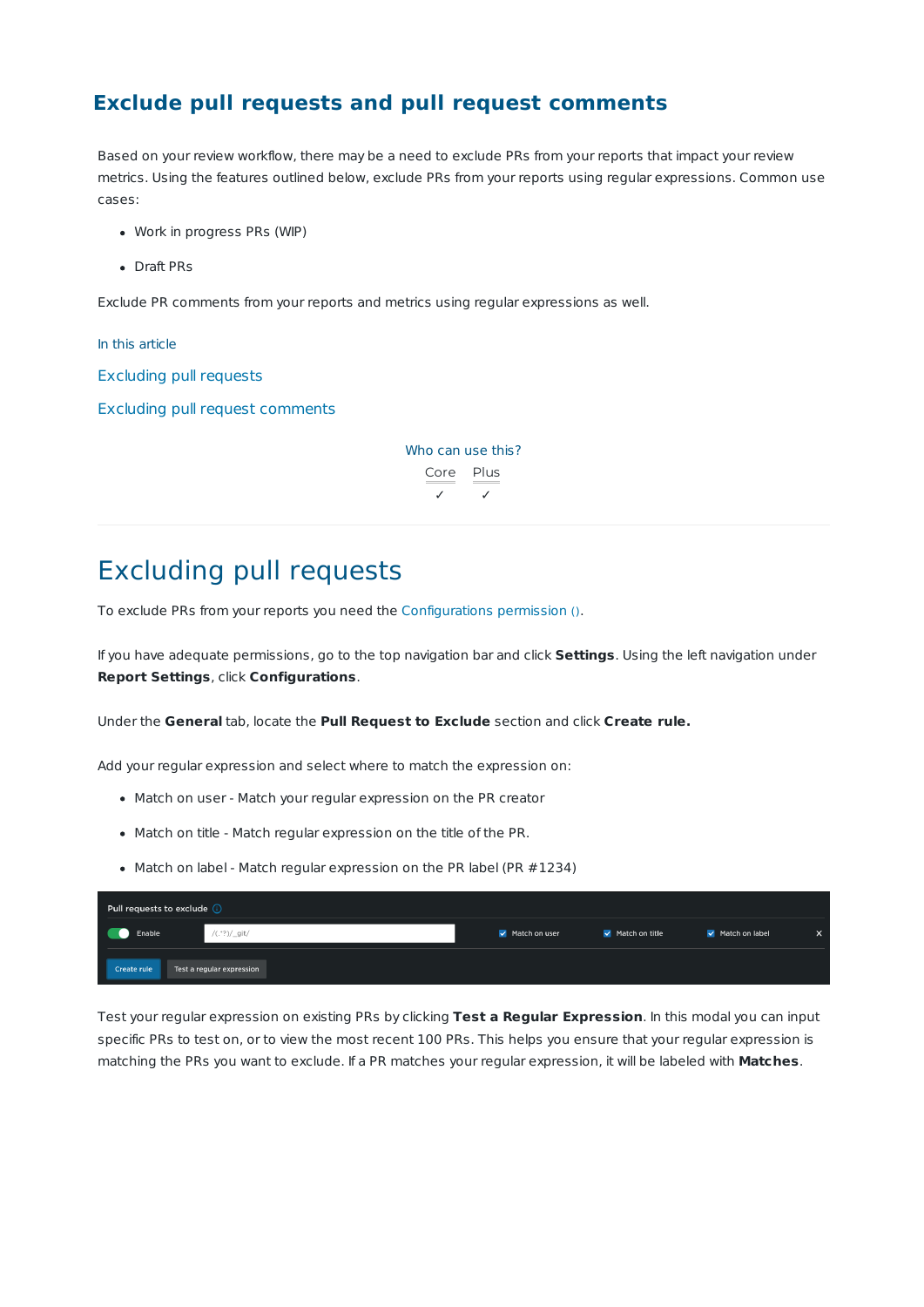### Regular expression tester

Test your regular expressions on real pull requests.

### Regular expression tester

Test your regular expressions on real pull requests.

|                                                                                                                         | Regular expression                                        |
|-------------------------------------------------------------------------------------------------------------------------|-----------------------------------------------------------|
| Regular expression                                                                                                      | WIP                                                       |
| $/([A-Z])\w +/g$                                                                                                        |                                                           |
|                                                                                                                         | Pull Requests to test                                     |
| Pull Requests to test                                                                                                   | 1127                                                      |
| Paste in a set of pull request numbers separated by commas or leave blank to test the<br>100 most recent pull requests. |                                                           |
| 4                                                                                                                       | Match on user $\Box$ Match on title $\Box$ Match on label |
| Match on user Match on title Match on label                                                                             |                                                           |
|                                                                                                                         | <b>Load Pull Requests and show matches</b>                |
| <b>Load Pull Requests and show matches</b>                                                                              |                                                           |
|                                                                                                                         |                                                           |
|                                                                                                                         | PULL REQUESTS                                             |
| <b>PULL REQUESTS</b>                                                                                                    | PR #1127 by Roger Johnson<br><b>MATCHES</b>               |
| Please add a Regular Expression and Pull Requests<br>you'd like to test against                                         | WIP Update messaging                                      |
|                                                                                                                         |                                                           |
|                                                                                                                         |                                                           |
|                                                                                                                         |                                                           |
|                                                                                                                         |                                                           |

When you are finished adding in your rules click **Save Changes** at the bottom of the page, then confirm. You will be prompted to reprocess your PRs based on the exclusion rules.

**Note**: Changing Pull Request Tracking can cause slight delays in processing pull requests.

Once the PR reprocessing finishes, excluded PRs appear in your reports as depicted below:

#### **Work log report:**

Excluded PRs appear in the PR activity lane of the Work log report with a slash through the cells.

| $\sim$ $\sim$ $\sim$ $\sim$ $\sim$ $\sim$ $\sim$ |                                                                                                           |                                       |  |
|--------------------------------------------------|-----------------------------------------------------------------------------------------------------------|---------------------------------------|--|
|                                                  |                                                                                                           | $\bullet$                             |  |
|                                                  | $\begin{array}{cccccccccccccc} \bullet\bullet\bullet\bullet\bullet\bullet\circ\circ\circ\circ\end{array}$ | $\bullet\bullet\bullet\bullet\bullet$ |  |
|                                                  |                                                                                                           |                                       |  |
| $\bullet\bullet$                                 |                                                                                                           |                                       |  |

#### **Review and collaboration reports:**

|--|

### back to top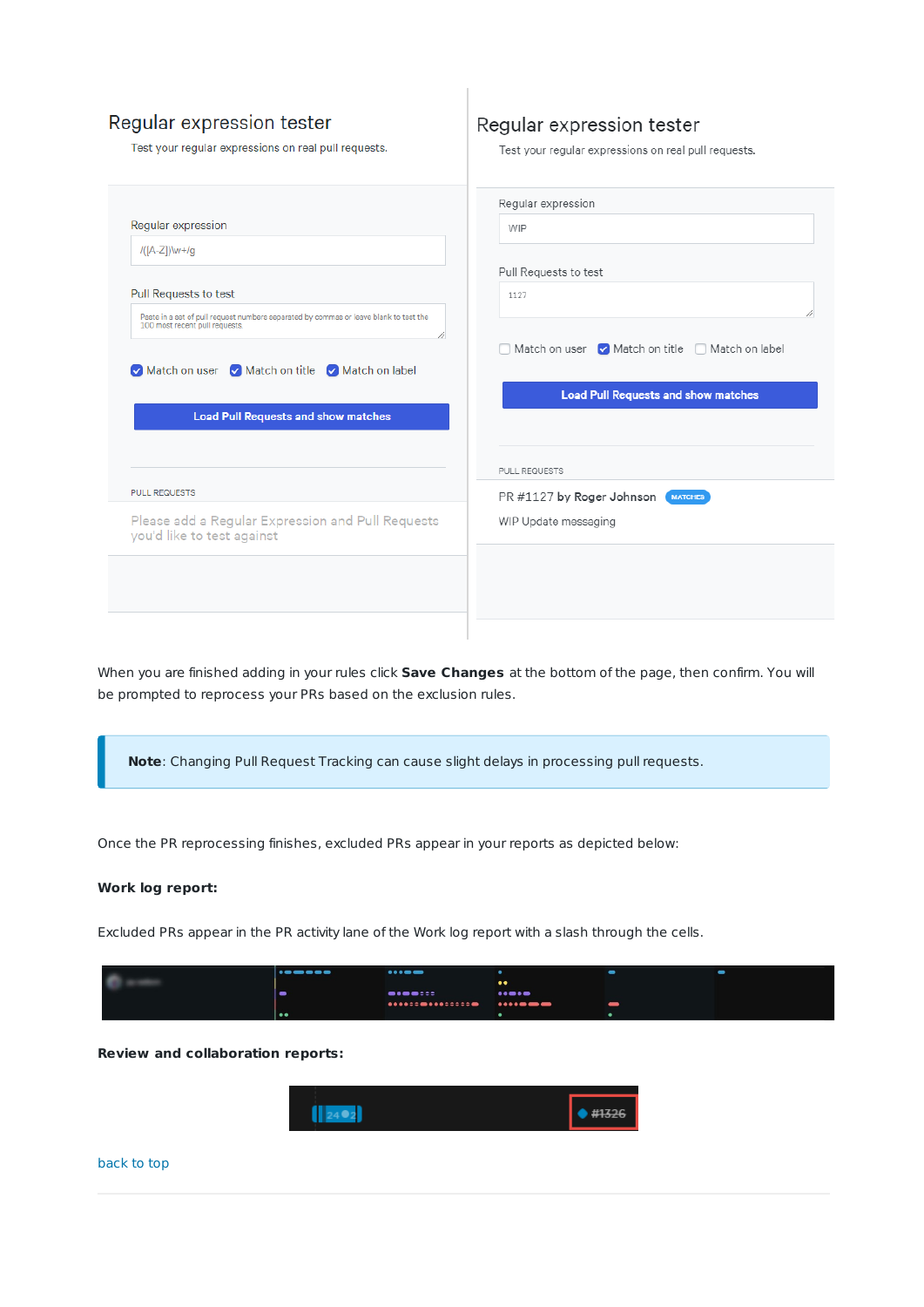# Excluding pull request comments

To exclude PR comments from your reports you need the Configurations permission (https://help.pluralsight.com/help/administrative-permissions).

If you have this permission, go to the top navigation bar and click **Settings**. From the left navigation under **Report Settings** click **Configurations.**

Under the **General** tab, locate the **Pull Request Comments to Exclude** section and click **Create rule.**



Add your regular expression and select where to match the expression on:

- Match on user Match on comment author
- Match on text Match on comment text

Test your regular expression on existing PR comments by clicking **Test a Regular Expression**. In this modal, input your regular expression and test it against the most recent 100 PR comments. This helps you ensure that your regular expression is matching the PR comments you want to exclude. Any comments that match your regular expressions have a blue **Matches** label on the right.

If you already have rules created, toggle them on or off.

When you are finished adding in your rule/s click **Save Changes** at the bottom of the page and confirm.

## Are you sure you want to save?

Cancel

Yes, save changes

Then you will be prompted to re-score your PRs based on the exclusion rules.

## You have updated your PR exclusion rules. Do you want to reprocess all PRs now?

Cancel

**Reprocess** 

Once the PR reprocessing finishes, excluded PR comments appear in your reports as depicted below:

### **Work log report:**